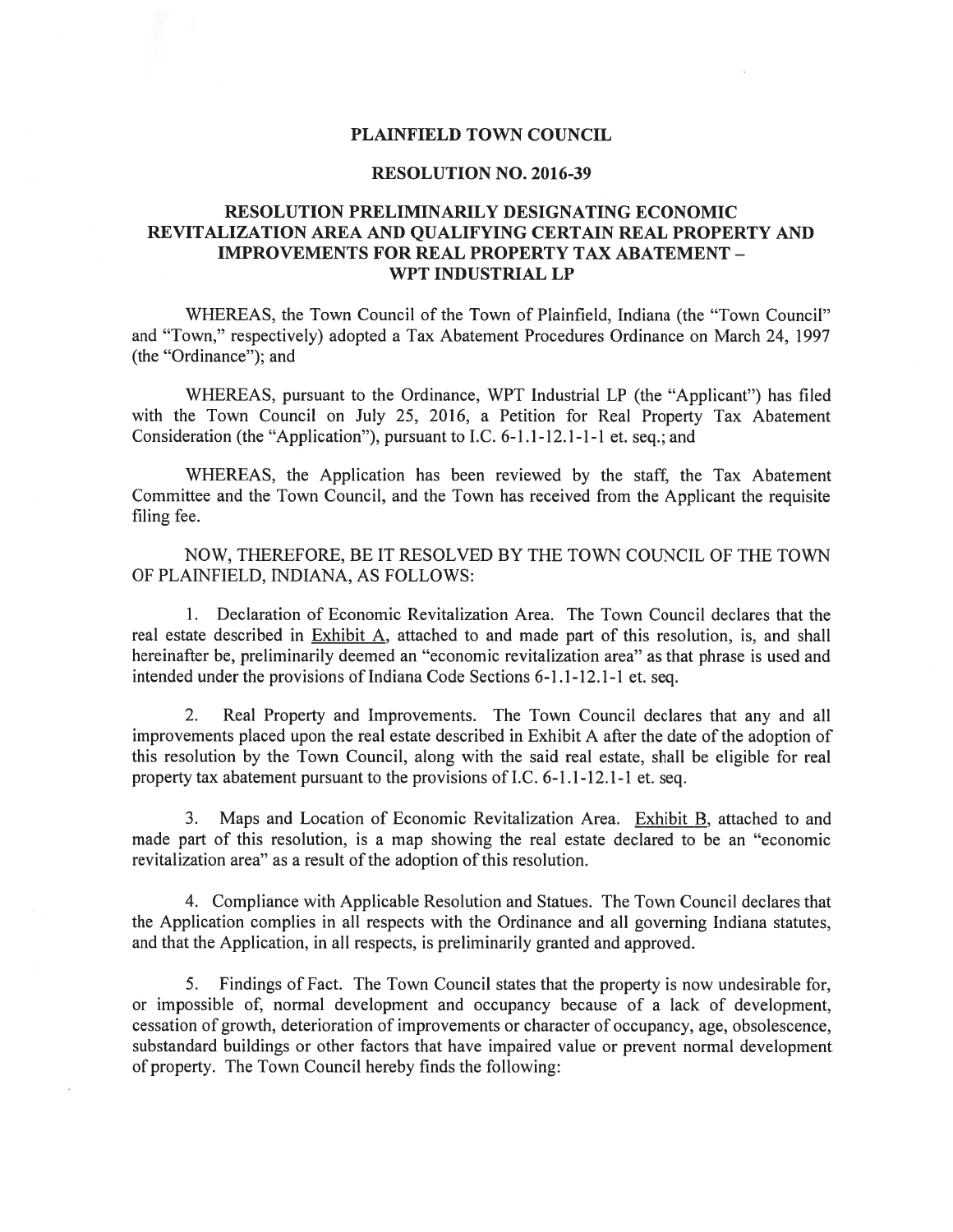- (a) The estimate contained in the Application of the value of the Applicant's project is reasonable;
- (b) The employment numbers contained in the Application, if any, are reasonably expected;
- (c) The salaries reported in the Application related to such employment, if any, are reasonable; and
- (d) The benefits reported in the Application to be received from the Applicant's project are sufficient to justify the deduction.

6. Abatement Duration. Based upon the provisions of the Ordinance, the Town Council declares that a ten (10) year abatement duration, as requested by Applicant, meets the requirements of the Ordinance.

7. Effective Date. This resolution shall be effective immediately upon its passage, subject to the notice and hearing provisions of I.C. 6-1.1-2.1-2.5. The hearing contemplated by said statute shall be held at the time and place of the meeting of the Town Council on August 22, 2016, to wit: Plainfield Town Hall, 206 W. Main Street, Plainfield, Indiana, at 7 p.m. local time. At such meeting the Town Council shall take final action determining whether the qualifications for an economic revitalization area (as to the real estate) have been met, and shall confirm, modify and confirm, or rescind this resolution. Such determination and final action by the Council shall be binding upon all affected parties; subject to the appeal procedures contemplated by I.C. 6-1.1-12.1-1 et. seq.

8. Filing With Hendricks County Authorities. Upon the adoption of this resolution, the Clerk-Treasurer of the Town shall cause <sup>a</sup> certified copy of this resolution, including the legal description of the previously described real estate and attached map, to be filed with the Hendricks County Assessor and/or such other Hendricks County Government officials as shall be necessary to make the Applicant eligible to fite for property tax abatement as to the real property and improvements contemplated by the Application.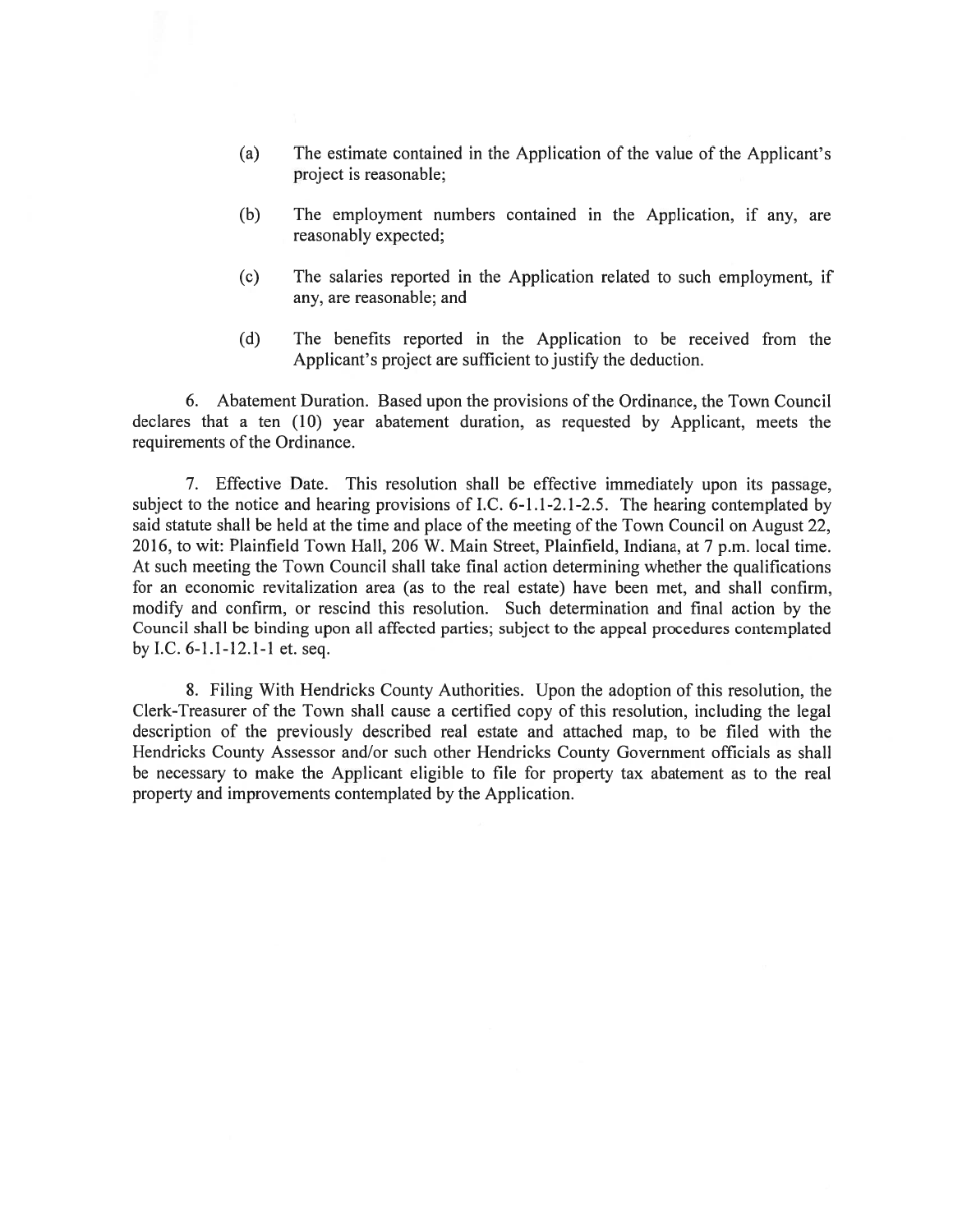Adopted by the Town Council of the Town of Plainfield, Indiana this 8<sup>th</sup> day of August, 2016.

TOWN COUNCIL, TOWN OF PLAINFIELD HENDRICKS COUNTY, INDIANA Robin G. Brandgard, President  $Ken$ Till Vin Bill Kirchoff  $\boldsymbol{\ell}$ Isa  $\overline{K}$ . Angle Dan Bridget

Attespe

Wesley R. Bermett, Clerk-Treasurer of the Town of Plainfield, Indiana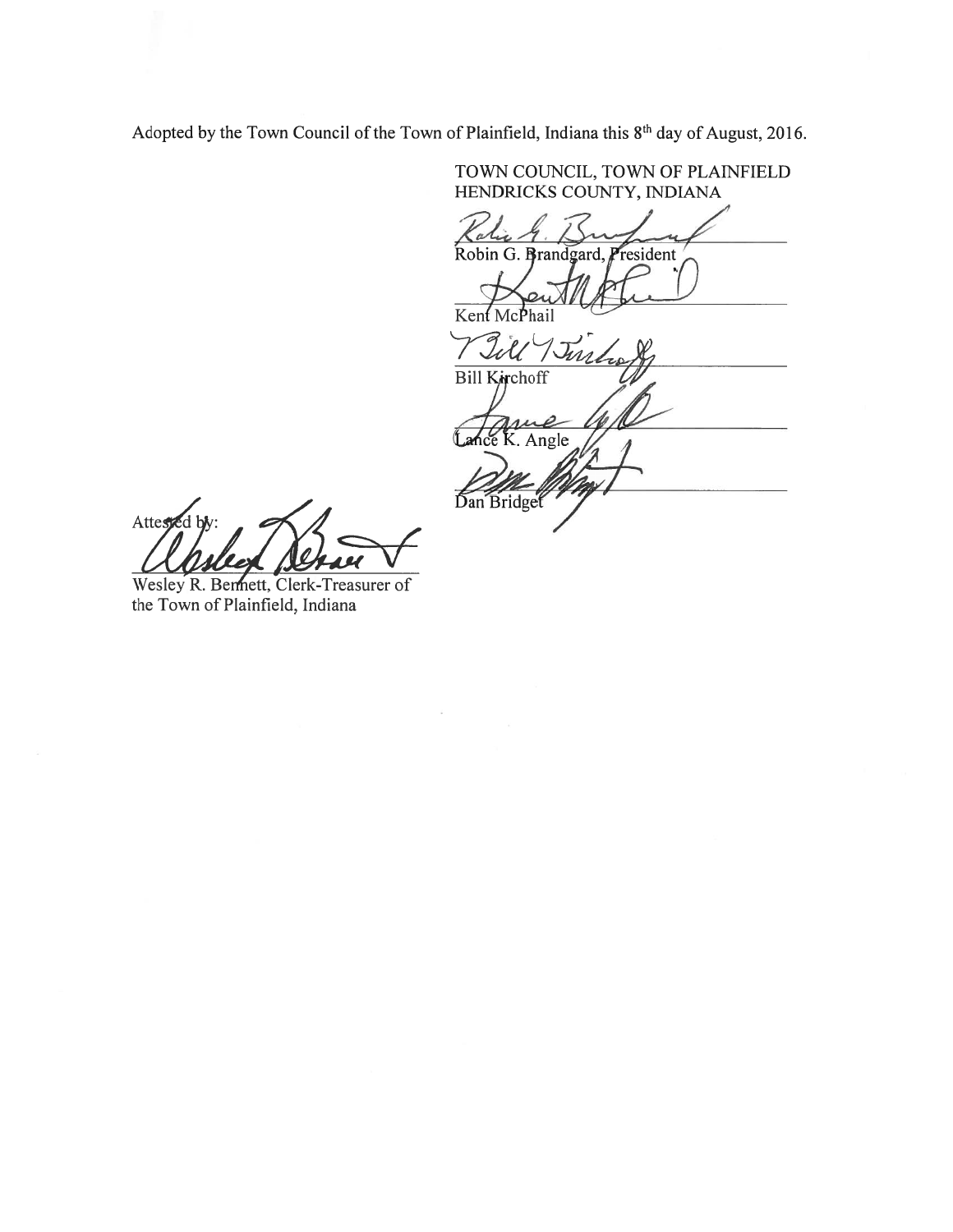# **EXHIBIT A**

PAY 20\_

FORM SB-1 / Real Property

**PRIVACY NOTICE** Any information concerning the cost<br>of the property and spocific salaries<br>paid to individual employees by the<br>property owner is confidential per<br>IC 6-1.1-12.1-5.1.

 $20$ <sub>-</sub>



#### STATEMENT OF BENEFITS **REAL ESTATE IMPROVEMENTS** State Form 51767 (R6 / 10-14)

Prescribed by the Department of Local Government Finance

This statement is being completed for real property that qualifies under the following Indiana Code (check one box): The development or rehabilitation of real estate improvements (IC 6-1.1-12.1-4)<br>  $\Box$  Residentially distressed area (IC 6-1.1-12.1-4.1)

**INSTRUCTIONS** 

- INSTRUCTIONS:<br>1. This statement must be submitted to the body designating the Economic Revitalization Area prior to the public hearing if the designating body requires<br>1. This statement must be submitted to the applicant i
- 
- 2. The statement of benefits form must be submitted to precession daim a deduction.<br>
the redevelopment or rehabilities of the metallic of the country Auditor before May 10 in the year in which the addition to assessed valu
- 
- or the control of the Property that is approved after June 30, 2013, the designating body is required to establish an abatement schedule for each for each determination ellowed. For a Form SB-1/Real Property that is approv

| <b>SECTION 1</b>                                                                        |                                                                                                                  |                                                                                                                                    | TAXPAYER INFORMATION                                                                                               |                                 |                                                      |                                                           |  |
|-----------------------------------------------------------------------------------------|------------------------------------------------------------------------------------------------------------------|------------------------------------------------------------------------------------------------------------------------------------|--------------------------------------------------------------------------------------------------------------------|---------------------------------|------------------------------------------------------|-----------------------------------------------------------|--|
| Name of taxpayer<br><b>WPT Industrial LP</b>                                            |                                                                                                                  |                                                                                                                                    |                                                                                                                    |                                 |                                                      |                                                           |  |
|                                                                                         | Address of taxpayer (number and street, city, state, and ZIP code                                                |                                                                                                                                    |                                                                                                                    |                                 |                                                      |                                                           |  |
|                                                                                         |                                                                                                                  | 4350 Baker Road, Suite 400, Minnetonka, MN 55343                                                                                   |                                                                                                                    |                                 |                                                      |                                                           |  |
| Name of contact person                                                                  |                                                                                                                  | Telephone number                                                                                                                   |                                                                                                                    | E-mail address                  |                                                      |                                                           |  |
|                                                                                         |                                                                                                                  |                                                                                                                                    |                                                                                                                    |                                 |                                                      |                                                           |  |
| <b>SECTION 2</b><br>Name of designating body                                            |                                                                                                                  | <b>LOCATION AND DESCRIPTION OF PROPOSED PROJECT</b>                                                                                |                                                                                                                    |                                 | Resolution number                                    |                                                           |  |
| <b>Town of Plainfield</b>                                                               |                                                                                                                  |                                                                                                                                    |                                                                                                                    |                                 |                                                      |                                                           |  |
| Location of property                                                                    |                                                                                                                  |                                                                                                                                    | County                                                                                                             |                                 |                                                      | <b>DLGF</b> taxing district number                        |  |
| 2825 Reeves Road                                                                        |                                                                                                                  |                                                                                                                                    | <b>Hendricks</b>                                                                                                   |                                 |                                                      |                                                           |  |
|                                                                                         | Description of real property improvements, redevelopment, or rehabilitation (use additional sheets if necessary) |                                                                                                                                    | Plainfield Business Center Two is a proposed 171,600sf speculative indutrial building constructed on approximately |                                 | Estimated start date (month, day, year)<br>9/15/2016 |                                                           |  |
| 10.6 acres in the Airwest Business Park In Plainfield, Indiana                          |                                                                                                                  |                                                                                                                                    |                                                                                                                    |                                 |                                                      | Estimated completion date (month, day, year)<br>9/15/2017 |  |
| <b>SECTION 3</b>                                                                        |                                                                                                                  | ESTIMATE OF EMPLOYEES AND SALARIES AS RESULT OF PROPOSED PROJECT                                                                   |                                                                                                                    |                                 |                                                      |                                                           |  |
| Current number                                                                          | Salaries                                                                                                         | Number retained                                                                                                                    | Salanes                                                                                                            | Number additional               |                                                      | <b>Salarios</b>                                           |  |
|                                                                                         |                                                                                                                  |                                                                                                                                    |                                                                                                                    |                                 |                                                      |                                                           |  |
| <b>SECTION 4</b>                                                                        |                                                                                                                  | ESTIMATED TOTAL COST AND VALUE OF PROPOSED PROJECT                                                                                 |                                                                                                                    |                                 |                                                      |                                                           |  |
|                                                                                         |                                                                                                                  |                                                                                                                                    |                                                                                                                    | <b>REAL ESTATE IMPROVEMENTS</b> |                                                      |                                                           |  |
|                                                                                         |                                                                                                                  |                                                                                                                                    | <b>COST</b>                                                                                                        |                                 |                                                      | <b>ASSESSED VALUE</b>                                     |  |
| Current values                                                                          |                                                                                                                  |                                                                                                                                    |                                                                                                                    | 6.000.000.00                    |                                                      | 6.000.000.00                                              |  |
| Plus estimated values of proposed project<br>Less values of any property being replaced |                                                                                                                  |                                                                                                                                    |                                                                                                                    |                                 |                                                      |                                                           |  |
|                                                                                         | Net estimated values upon completion of project                                                                  |                                                                                                                                    |                                                                                                                    | 6,000,000 00                    |                                                      | 6.000.000.00                                              |  |
| <b>SECTION 5</b>                                                                        |                                                                                                                  | WASTE CONVERTED AND OTHER BENEFITS PROMISED BY THE TAXPAYER                                                                        |                                                                                                                    |                                 |                                                      |                                                           |  |
| Estimated solid waste converted (pounds) 0.00                                           |                                                                                                                  |                                                                                                                                    | Estimated hazardous waste converted (pounds) 0.00                                                                  |                                 |                                                      |                                                           |  |
| Other banafits<br>determined upon lease-up.                                             |                                                                                                                  | The project is intended to be constructed on a speculative basis. The estimated number of jobs, retained jobs and salaries will be |                                                                                                                    |                                 |                                                      |                                                           |  |
| <b>SECTION 6</b>                                                                        |                                                                                                                  |                                                                                                                                    | <b>TAXPAYER CERTIFICATION</b>                                                                                      |                                 |                                                      |                                                           |  |
|                                                                                         |                                                                                                                  | I hereby certify that the representations in this statement are true                                                               |                                                                                                                    |                                 |                                                      |                                                           |  |
| Signature of authorized representative                                                  |                                                                                                                  |                                                                                                                                    |                                                                                                                    |                                 |                                                      | Date signed (month, day. year)                            |  |
|                                                                                         | 11165                                                                                                            |                                                                                                                                    |                                                                                                                    |                                 |                                                      |                                                           |  |
| Printed name of authorized repearentative                                               |                                                                                                                  |                                                                                                                                    |                                                                                                                    |                                 |                                                      | JULY 25, 2016                                             |  |
|                                                                                         | T. FREDERIKSEN                                                                                                   |                                                                                                                                    |                                                                                                                    |                                 |                                                      |                                                           |  |

Page 1 of 2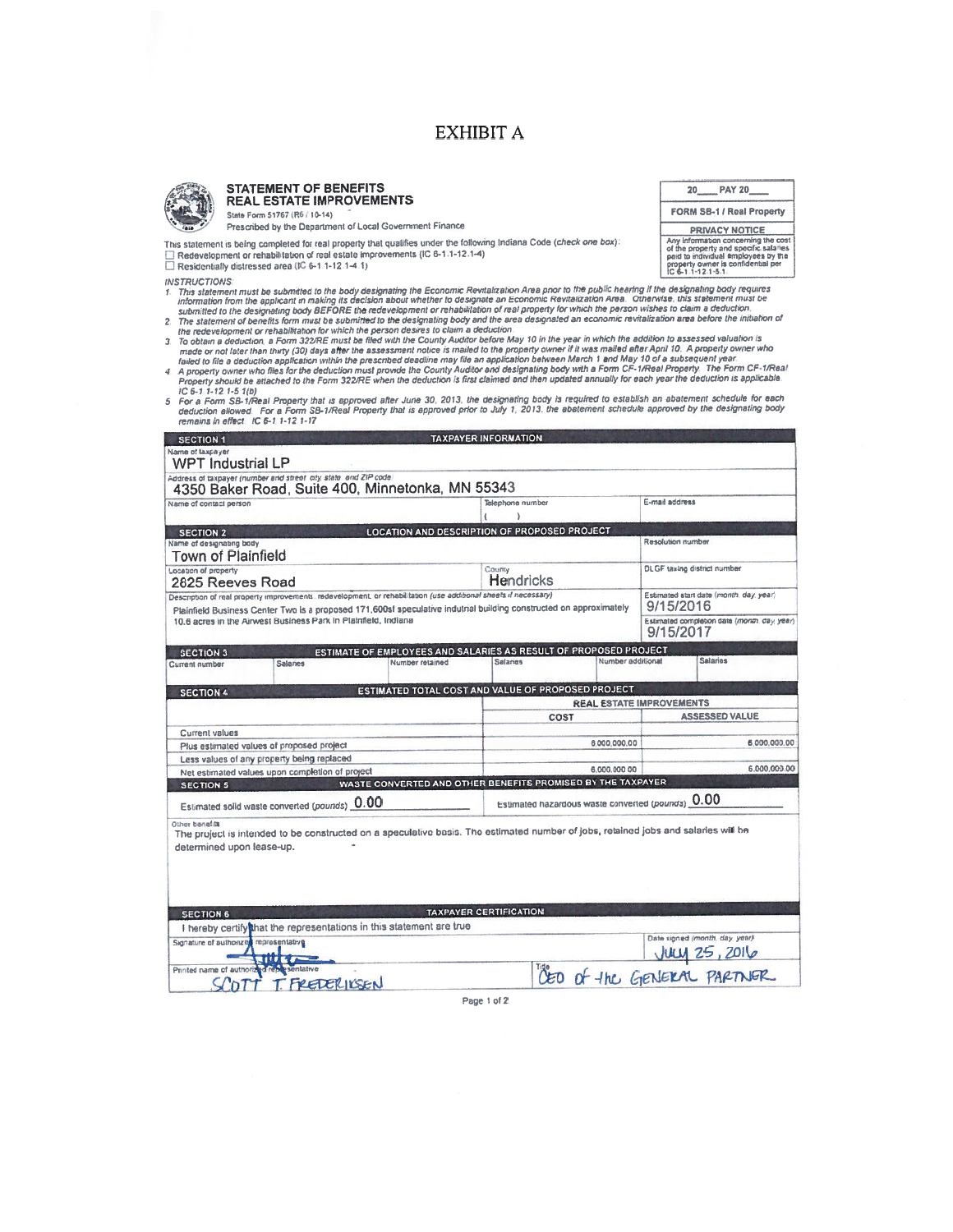| FOR USE OF THE DESIGNATING BODY                                                                                                                                                                                                                                                                                                                                                                                                                                                                                                                                                                                                                                                                                                                                                                                                                                                                                                                                                                                                                                                                                                                                                                                      |                                                                        |                                          |  |  |  |  |  |  |
|----------------------------------------------------------------------------------------------------------------------------------------------------------------------------------------------------------------------------------------------------------------------------------------------------------------------------------------------------------------------------------------------------------------------------------------------------------------------------------------------------------------------------------------------------------------------------------------------------------------------------------------------------------------------------------------------------------------------------------------------------------------------------------------------------------------------------------------------------------------------------------------------------------------------------------------------------------------------------------------------------------------------------------------------------------------------------------------------------------------------------------------------------------------------------------------------------------------------|------------------------------------------------------------------------|------------------------------------------|--|--|--|--|--|--|
| We find that the applicant meets the general standards in the resolution adopted or to be adopted by this body. Said resolution, passed or to be passed<br>under IC 6-1.1-12.1, provides for the following limitations:                                                                                                                                                                                                                                                                                                                                                                                                                                                                                                                                                                                                                                                                                                                                                                                                                                                                                                                                                                                              |                                                                        |                                          |  |  |  |  |  |  |
| A. The designated area has been limited to a period of time not to exceed ______________ calendar years" (see below). The date this designation<br>expires is ________                                                                                                                                                                                                                                                                                                                                                                                                                                                                                                                                                                                                                                                                                                                                                                                                                                                                                                                                                                                                                                               |                                                                        |                                          |  |  |  |  |  |  |
| B. The type of deduction that is allowed in the designated area is limited to:<br>$\Box$ Yes<br>$\Box$ No<br>1. Redevelopment or rehabilitation of real estate improvements<br>$\Box$ Yes $\Box$ No<br>2. Residentially distressed areas                                                                                                                                                                                                                                                                                                                                                                                                                                                                                                                                                                                                                                                                                                                                                                                                                                                                                                                                                                             |                                                                        |                                          |  |  |  |  |  |  |
| C. The amount of the deduction applicable is limited to \$                                                                                                                                                                                                                                                                                                                                                                                                                                                                                                                                                                                                                                                                                                                                                                                                                                                                                                                                                                                                                                                                                                                                                           |                                                                        |                                          |  |  |  |  |  |  |
| D. Other limitations or conditions (specify)_                                                                                                                                                                                                                                                                                                                                                                                                                                                                                                                                                                                                                                                                                                                                                                                                                                                                                                                                                                                                                                                                                                                                                                        |                                                                        |                                          |  |  |  |  |  |  |
| $\Box$ Year 2<br>$\Box$ Year 7<br>E. Number of years allowed:<br>$\Box$ Year 1<br>$\Box$ Year B                                                                                                                                                                                                                                                                                                                                                                                                                                                                                                                                                                                                                                                                                                                                                                                                                                                                                                                                                                                                                                                                                                                      | □ Year 4<br>$\Box$ Year 3<br>$\Box$ Year 8<br>$\overline{\Box}$ Year 9 | [ Year 5 (* see below)<br>$\Box$ Year 10 |  |  |  |  |  |  |
| F. For a statement of benefits approved after June 30, 2013, did this designating body adopt an abatement schedule per IC 6-1.1-12.1-17?<br>$\Box$ Yes $\Box$ No<br>If yes, attach a copy of the abatement schedule to this form.<br>If no, the designating body is required to establish an abatement schedule before the deduction can be determined.<br>We have also reviewed the information contained in the statement of benefits and find that the estimates and expectations are reasonable and have<br>determined that the totality of benefits is sufficient to justify the deduction described above.                                                                                                                                                                                                                                                                                                                                                                                                                                                                                                                                                                                                     |                                                                        |                                          |  |  |  |  |  |  |
| Approved (signature and bile of authorized member of designating body)                                                                                                                                                                                                                                                                                                                                                                                                                                                                                                                                                                                                                                                                                                                                                                                                                                                                                                                                                                                                                                                                                                                                               | Telephone number                                                       | Date signed (month, day, year)           |  |  |  |  |  |  |
| Printed name of authorized member of designating body                                                                                                                                                                                                                                                                                                                                                                                                                                                                                                                                                                                                                                                                                                                                                                                                                                                                                                                                                                                                                                                                                                                                                                | ۱<br>Name of designating body                                          |                                          |  |  |  |  |  |  |
|                                                                                                                                                                                                                                                                                                                                                                                                                                                                                                                                                                                                                                                                                                                                                                                                                                                                                                                                                                                                                                                                                                                                                                                                                      |                                                                        |                                          |  |  |  |  |  |  |
| Attested by (signature and title of attester)                                                                                                                                                                                                                                                                                                                                                                                                                                                                                                                                                                                                                                                                                                                                                                                                                                                                                                                                                                                                                                                                                                                                                                        | Printed name of attester                                               |                                          |  |  |  |  |  |  |
| * If the designating body limits the time period during which an area is an economic revitalization area. that limitation does not limit the length of time a<br>taxpayer is entitled to receive a deduction to a number of years that is less than the number of years designated under IC 6-1.1-12.1-17.                                                                                                                                                                                                                                                                                                                                                                                                                                                                                                                                                                                                                                                                                                                                                                                                                                                                                                           |                                                                        |                                          |  |  |  |  |  |  |
| A. For residentially distressed areas where the Form SB-1/Real Property was approved prior to July 1, 2013, the deductions established in IC<br>6-1.1-12.1-4.1 remain in effect. The deduction period may not exceed five (5) years. For a Form SB-1/Real Property that is approved after June 30,<br>2013, the designating body is required to establish an abatement schedule for each deduction allowed. The deduction period may not exceed ten<br>(10) years. (See IC 6-1.1-12.1-17 below.)<br>B. For the redevelopment or rehabilitation of real property where the Form SB-1/Real Property was approved prior to July 1, 2013, the abatement<br>schedule approved by the designating body remains in effect. For a Form SB-1/Real Property that is approved after June 30, 2013, the designating<br>body is required to establish an abatement schedule for each deduction allowed. (See IC 6-1.1-12.1-17 below.)                                                                                                                                                                                                                                                                                             |                                                                        |                                          |  |  |  |  |  |  |
| IC $6 - 1.1 - 12.1 - 17$<br>Abatement schedules<br>Sec. 17. (a) A designating body may provide to a business that is established in or relocated to a revitalization area and that receives a deduction under<br>section 4 or 4.5 of this chapter an abatement schedule based on the following factors:<br>(1) The total amount of the taxpayer's investment in real and personal property.<br>(2) The number of new full-time equivalent jobs created.<br>(3) The average wage of the new employees compared to the state minimum wage.<br>(4) The infrastructure requirements for the taxpayer's investment.<br>(b) This subsection applies to a statement of benefits approved after June 30, 2013. A designating body shall establish an abalement schedule<br>for each deduction allowed under this chapter. An abatement schedule must specify the percentage amount of the deduction for each year of<br>the deduction. An abatement schedule may not exceed ten (10) years.<br>(c) An abatement schedule approved for a particular taxpayer before July 1, 2013, remains in effect until the abatement schedule expires under<br>the terms of the resolution approving the taxpayer's statement of benefits. |                                                                        |                                          |  |  |  |  |  |  |

Page 2 of 2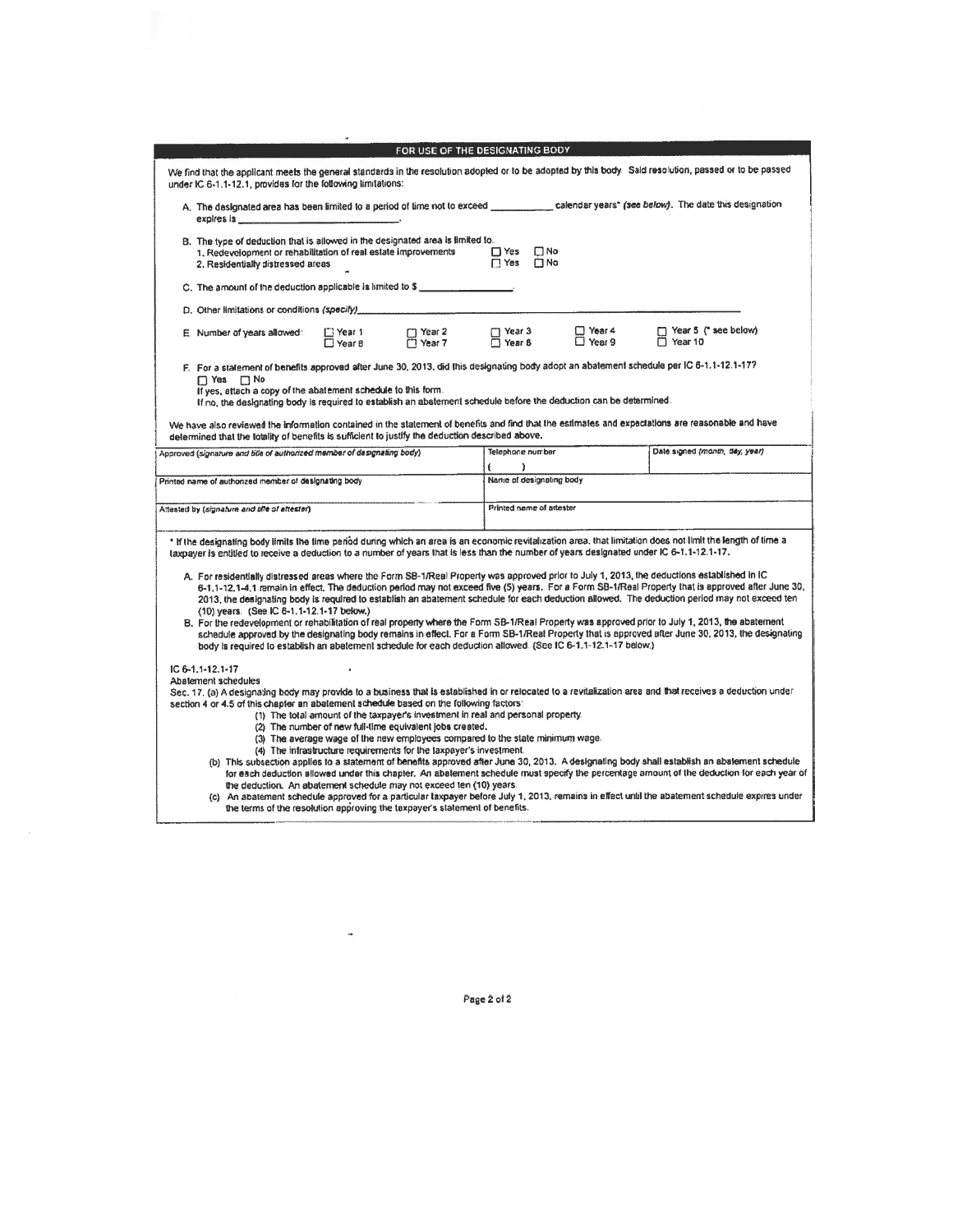### LAND DESCRIPTION

That portion of Lot 34 of the Final Plat for Incremental Lot 34 in Airwest Business Park, Section Five as per plat thereof recorded as Instrument Number 200342775 in Plat Cabinet 5, Slide 101, pages 2AB, in the Office of the Recorder of Hendricks County, Indiana, described as follows:

BEGINNING at the northwest corner of said Lot 34; thence North 68 degrees 50 minutes 57 seconds East along the north line thereof 603.62 feet; thence South 21 degrees 09 minutes 03 seconds East 761.62 feet to <sup>a</sup> point being 75.00 feet by perpendicular measurement northerly of the south line of Lot 34; thence South 6\$ degrees 50 minutes 57 seconds West parallel with said south line 603.62 feet to the west line of Lot 34; thence North 21 degrees 09 minutes 03 seconds West along the west line thereof 761.62 feet to the POINT OF BEGINNING, containing 10.554 acres, more or less.